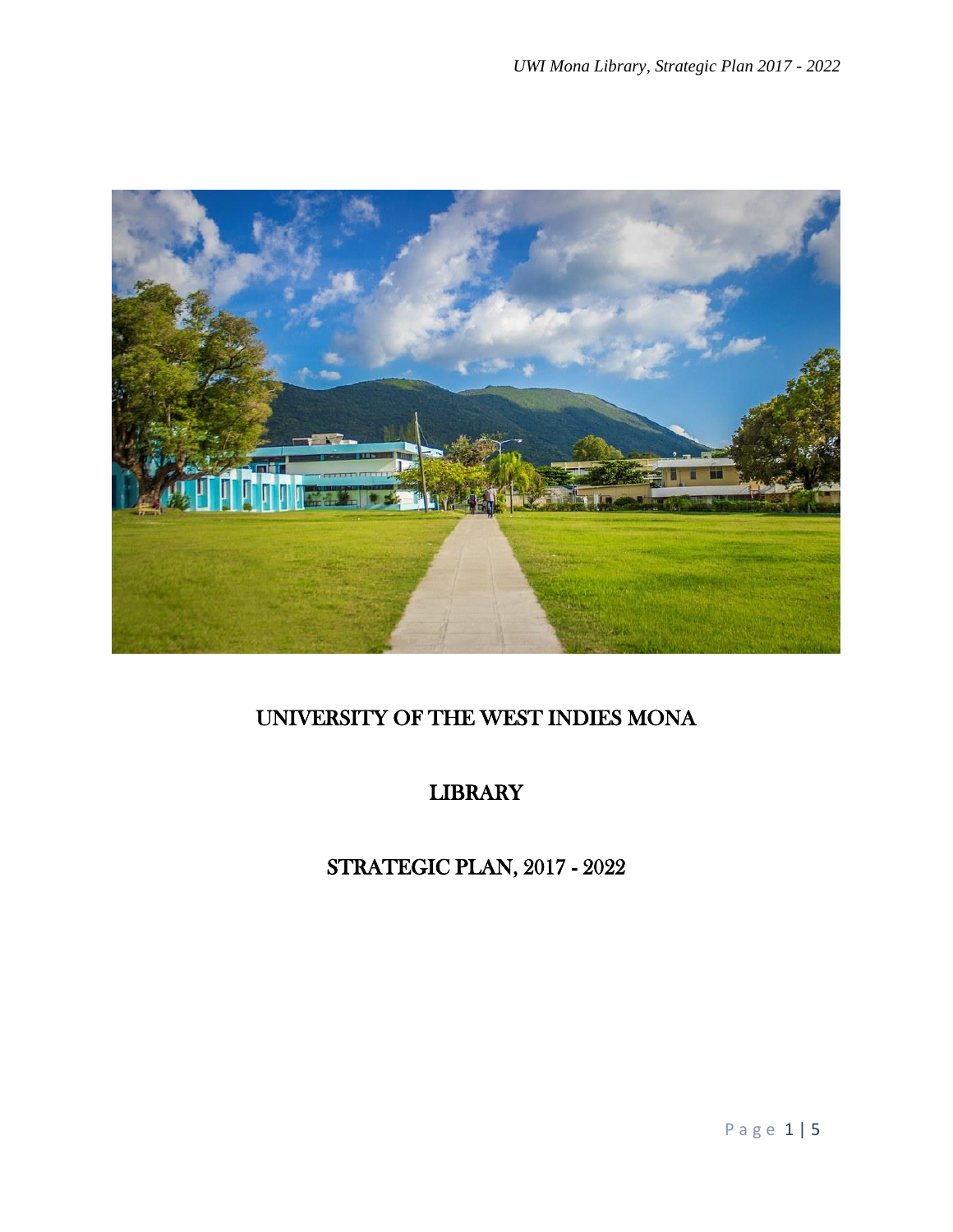### **Introduction**

The mission of the UWI Mona Library is to be a global gateway to Caribbean content, advancing learning, knowledge creation and innovation of the University. It is therefore committed to advancing and supporting the [UWI's 2017-2022 Triple A Strategic Plan](chrome-extension://efaidnbmnnnibpcajpcglclefindmkaj/viewer.html?pdfurl=https%3A%2F%2Fsta.uwi.edu%2Ffss%2Fheu%2Fsites%2Fdefault%2Ffiles%2Fheu%2FThe%2520UWI%2520Triple%2520A%2520Strategic%2520Plan%25202017%2520-%25202022%2520Full%2520Plan%2520.pdf&clen=293139&chunk=true) .

The Library has also been tasked with a Strategic Initiative as part of the Mona Campus Strategic Initiatives, of transforming the UWI Mona Library into a state-of-the-art library, and in keeping with this mandate created 13 projects/indicators aimed at supporting the University's goal. These projects were seamlessly included in this Strategic Plan. Also interwoven in the Plan are 2 additional areas of focus which emerged from a Professional Retreat, i) *Enhancing a Culture of Research and Innovation* and ii) *Evidence-based User Services* with 8 projects/indicators.

The Library's 2017-2022 Strategic Plan is a supporting pathway on the University's roadmap to realizing access, alignment and agility.

#### **Mission**

To be a global gateway to Caribbean content, advancing learning, knowledge creation and innovation of The University.

#### **Vision**

A state- of-the-art Library with modern facilities, unique collections, delivering cutting- edge services and fostering digital transformation at The UWI.

# **Strategic Objectives**

1. Promote and maximize academic engagement by improving the quality of the teaching, learning and research experience (AC3; AC4)

*Strategic Initiatives:* 

- Strengthen IT infrastructure by upgrading the physical network.
- Modernize the physical plant by reviewing and reconfiguring space across the Library estate to maximize provision of study space and services for all core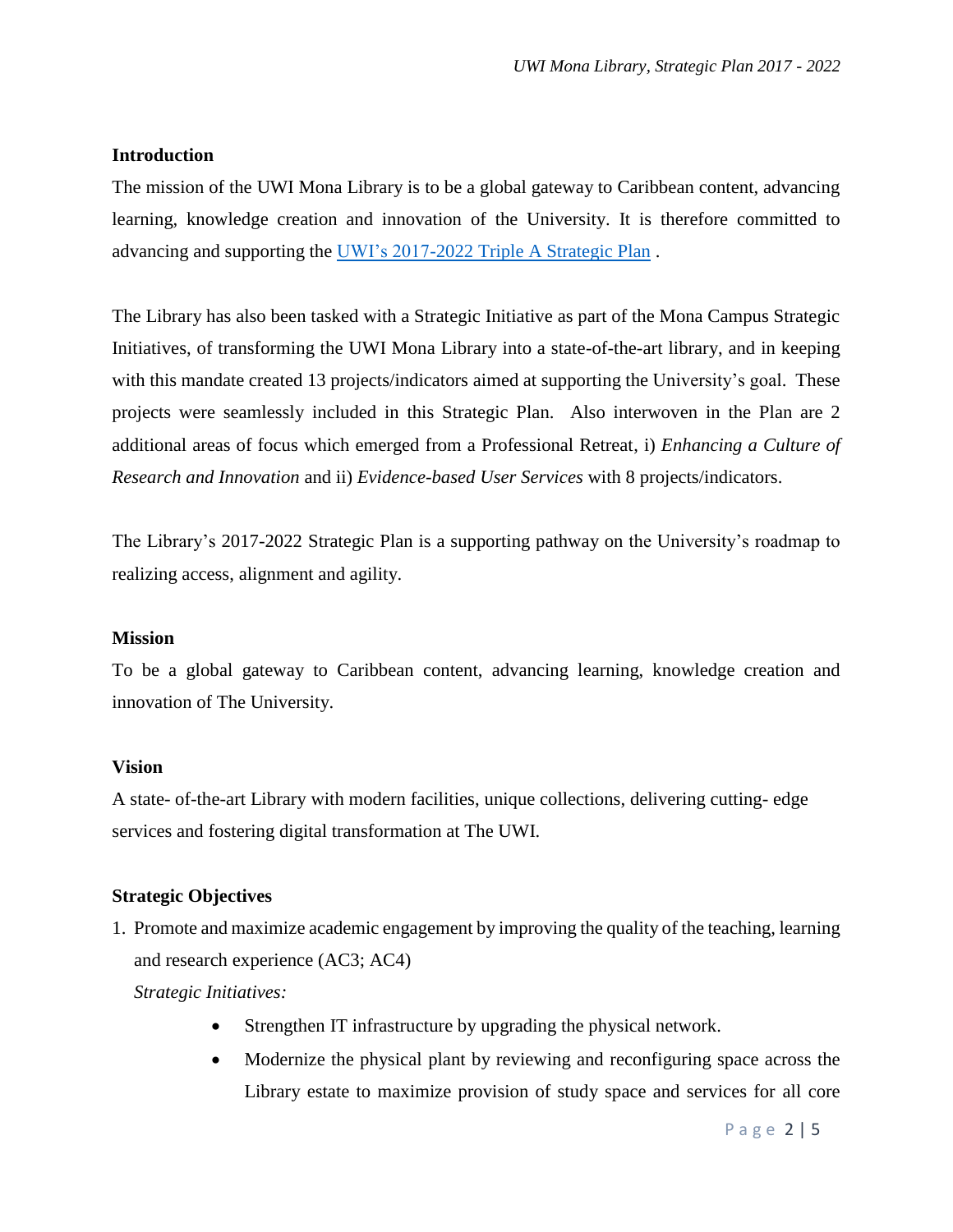customer groups and to accommodate expanding collections notably in West Indies and Special Collections.

- Embrace a culture of research and innovation by collaboration and partnerships to increase research output.
- 2. Ensure an organisational culture that helps Library staff be responsive to the changing environment and embrace broader engagement with The UWI Mona community by fostering a Creative, Caring, Accountable, Motivated, Professional (CAMP) Team (AG4)

*Strategic Initiatives:*

- Optimize the human resource capacity by closing the skills and competencies gaps that would support a modern state-of-the art library.
- Build and execute a succession management plan to provide smooth staff transition.
- Reinstate the governance structure of the Library by reinstating the Mona Library Committee.
- 3. Build, preserve and provide access to the Library's unique collections and enhance services by fostering digital transformation (AG5)

*Strategic Initiatives:*

- Establish a fully equipped Caribbean Digital Centre for the digitization of collections.
- Create new digital products of West Indiana.
- 4. Support the full cycle of research and scholarly exchange by embracing a culture of innovation and exploration to provide excellent and cutting-edge services (AC2) *Strategic Initiatives:* 
	- Conduct evidence-based user services.
	- Support Digital Humanities projects from students and faculty.
	- Develop Research Data Services to support faculty research.
	- Develop sustainable funding models.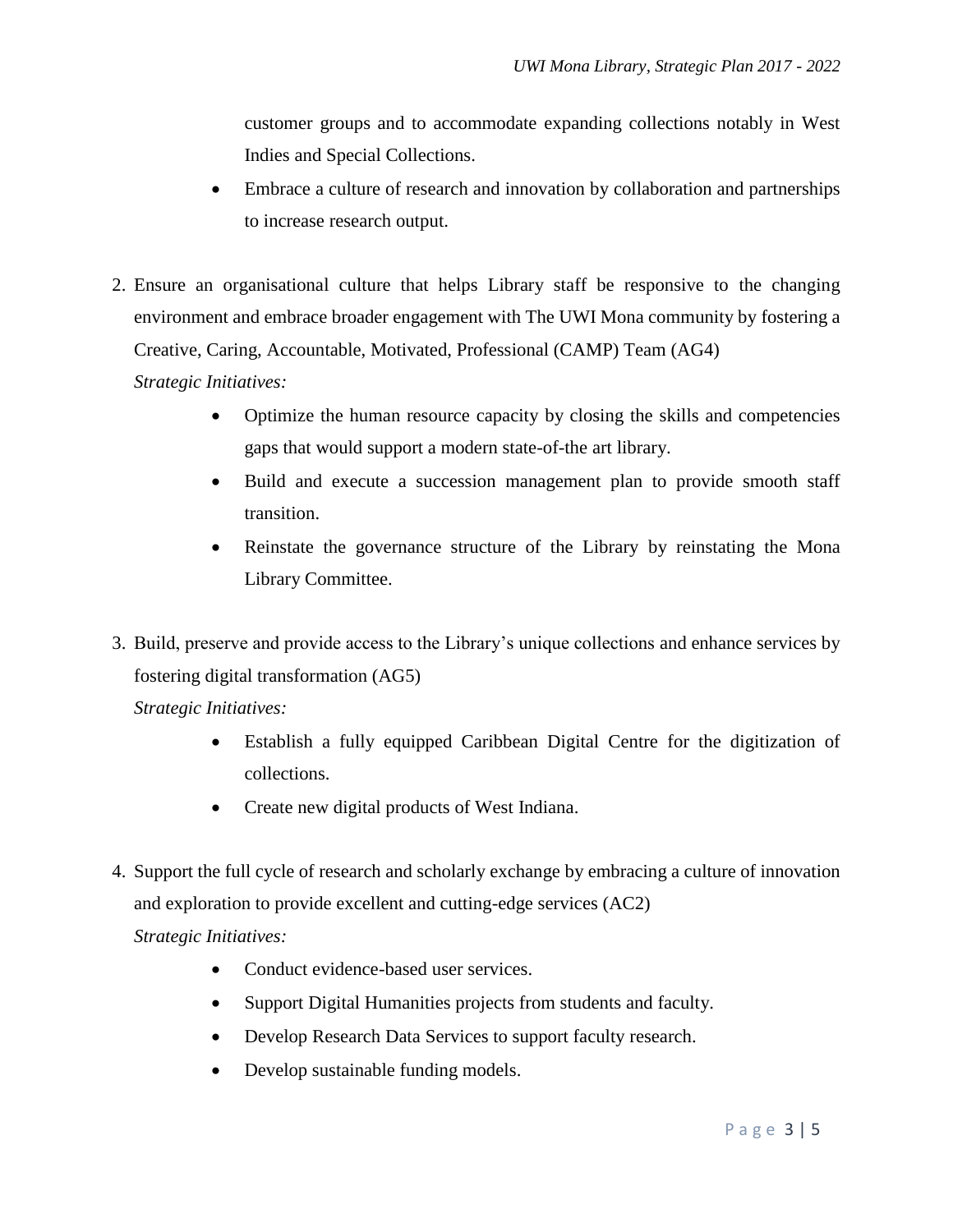#### **Core Values**

### **Student – centredness**

Ensures that policies, governance and daily operations are geared towards the delivery of an exceptional teaching and learning experience for all students.

# **Service excellence**

Service excellence involves a particular mind-set that combines positive attitude, relevant skills, and responsiveness along with efficient Library processes to satisfy the changing needs of stakeholders. With this in mind we are committed to build, preserve, and provide access to our rich unique collections and provide high quality services.

# **Innovation**

Innovation uses available resources to create value by translating an idea into new or better processes, services, products, business models, or income generating opportunities. To that end we are committed to encouraging and enabling all staff to contribute to the development of the Library as a learning organization through knowledge management, collaboration, creativity and flexibility in response to a rapidly changing environment.

# **Diversity**

Diversity encompasses recognition, acceptance, respect, and tolerance for the interdependence of people and societies, and the possibility of learning through differences, for example of, race, gender, sexual orientation, socio-economic status, level of education, age, abilities, and ideological beliefs.

Therefore we are committed to the success of all and so aspire to make the UWI Mona community feel welcome in the Library as we actively support recognition and respect for different backgrounds, experiences and perspectives.

# **Collaboration**

Collaboration is the attitude or practice of working together to achieve varied goals and benefits. We will participate in the entire life cycle of the research, teaching and learning